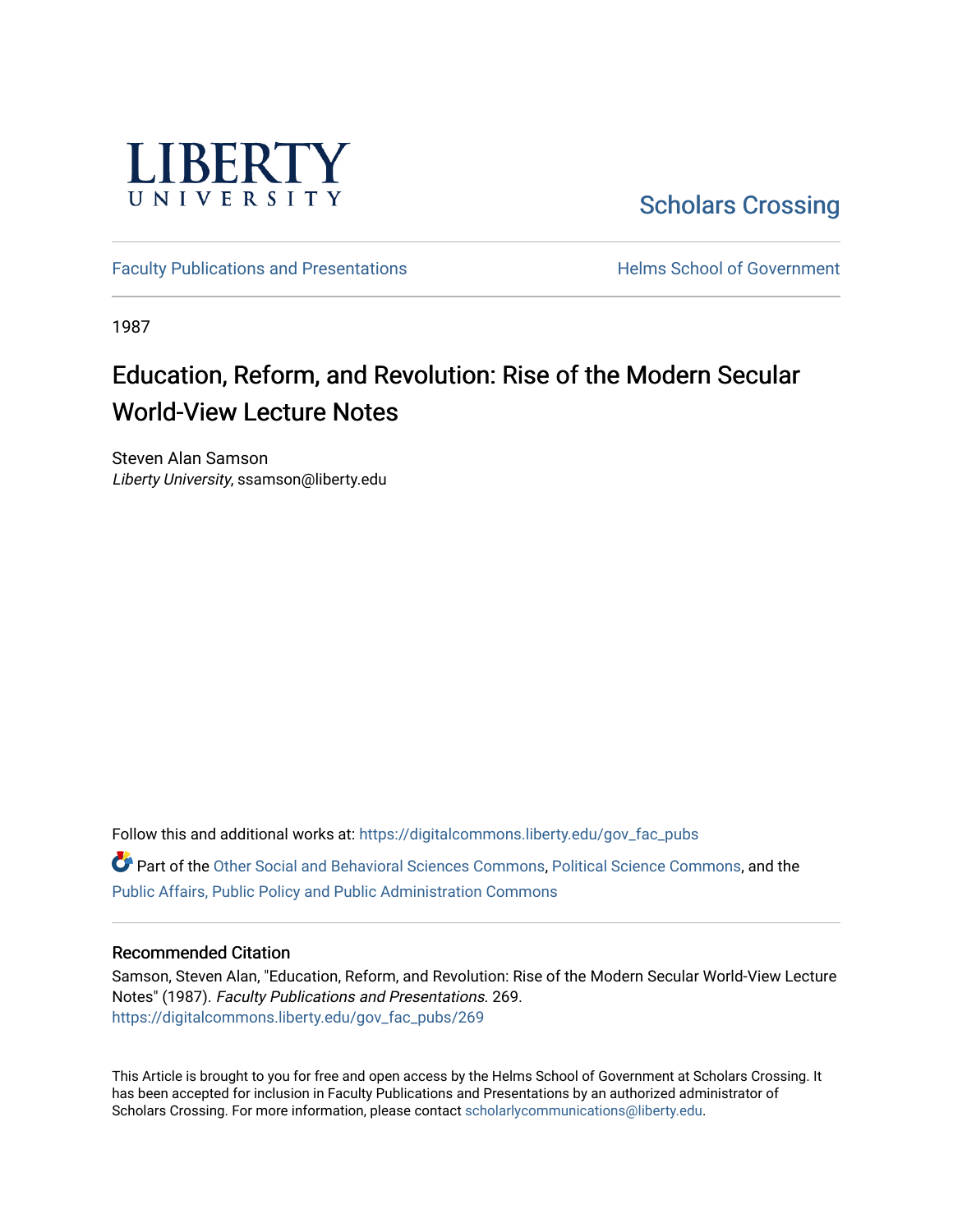### EDUCATION, REFORM, AND REVOLUTION:

Rise of the Modern Secular World-View

hy Steven Alan Samson

I. Beginning of the Modern Era

A. Universal Church<br>\* 1. Read Rosenst

1. Read Rosenstock, Revolution, p. 495-500: "In the beginning of European history, . . . Economy was husbandry,--something local, parochial, narrow,--split into myriads of atoms. Christianity claimed universality and unity. One great ocean of creed and an archipelago of economic islands--that was the situation in the year  $1000 \cdot$ "

# II. The Papal Revolution

- A. Church and Empire
	- 1. Kings were regarded as deputies of Christ and the emperor was the supreme spiritual ruler of Christendom from the time of Charlemagne. On elections. popes were required to swear loyalty to the emperor, whose court moved from place to place dispensing justice to the people and protecting the poor and weak.
	- B. The Cluniac Reform
		- I. The Abbey of Cluny (910) was the first centralized monastic order, the first trust or translocal corporation. It initiated the first peace movement in Europe through the Truce of God, which suspended warfare from Wednesday evening until Monday morning. "The liturgy of the church was used to restore peace. The week of Easter, from Palm Sunday to Easter Sunday, with Maundy Thursday and Good Friday in it, was taken as a model for daily life. Monday, Tuesday, Wednesday, a man was allowed to fight his kind. But from Thursday to Sunday, Cluny imposed abstinence from all violence. Holy Week was eooch-making in that it divided life again into peace and war, making peace and war definite, abolishing their complete confusion; and ennobling the task of the common knight as a defence of God's peace. The ritual of the king's coronation was extended to the knighting of every soldier of God (Rosenstock, pp. 506-07)." People collectively took oaths to uphold the peace and in time founded cities, formed guilds within the cities, and permitted legislation by dukes, kings, and emperors to ensure the peace of the land.
		- 2. Reformers made an effort to free church offices from control by feudal and local rulers through simony and nicolaism (clerical marriages and concubinage). which allowed them to control church officials through intermarriage. So the reformers sided with the German emperors to free the pope from control by the local nobility in Rome. By 1050, Leo IX and Hildebrand asserted the independence of the pope from the emperor himself. Election of the pope by a college of cardinals was first asserted in 1059.
	- C. Gregory VII (Hildebrand)
		- 1. Dictates of the Pope (1075): Rosenstock interprets Gregory's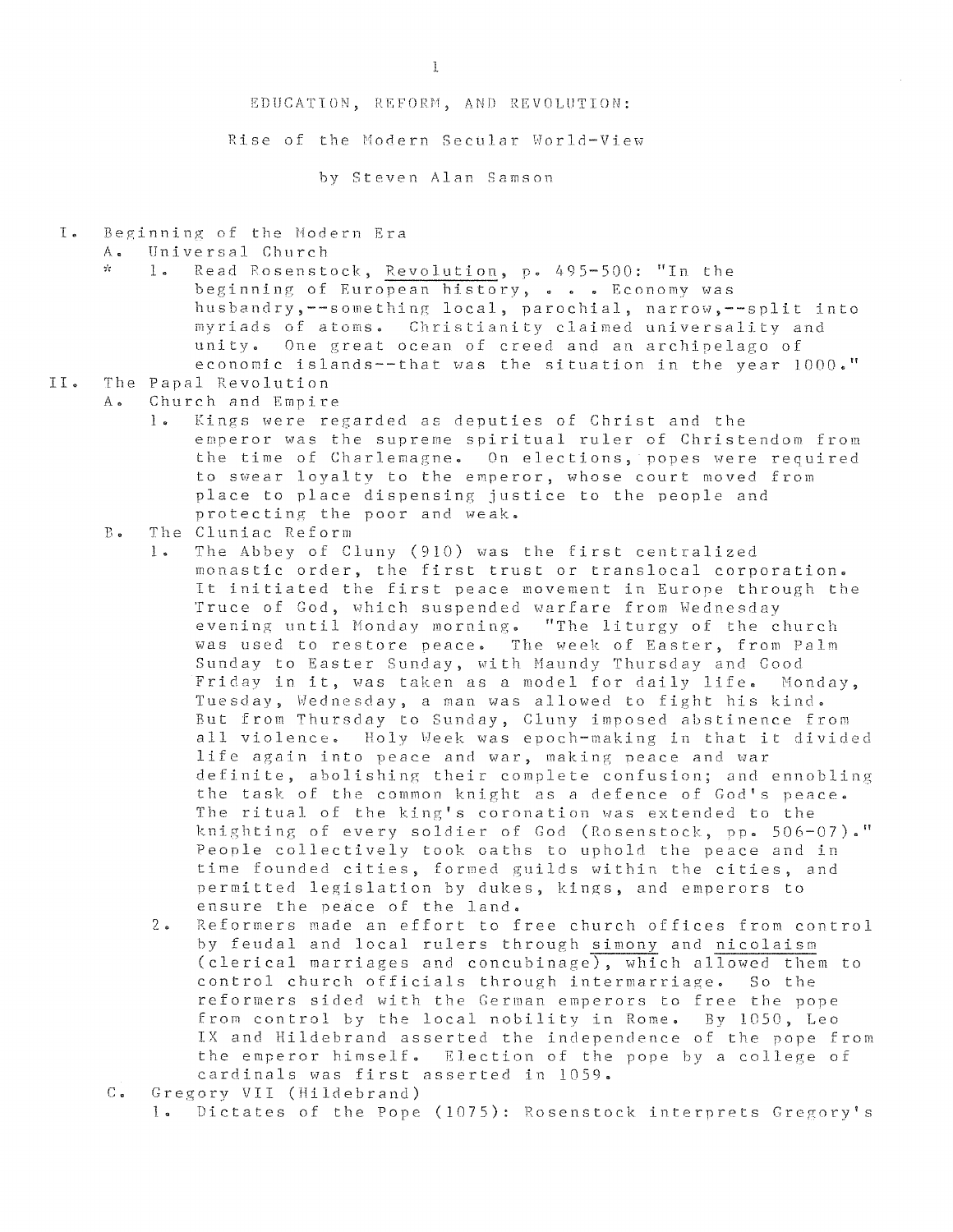declaration of absolute papal authority as the first revolutionary manifesto. Gregory VII saw himself as *the*  restorer of the papacy as it existed under Gregory I five centuries earlier. Anselm of Lucca wrote in his defense: *"A* perversion introduced by the princes of this world can be no prejudice to the right form of government, through whatever length of time it may have prevailed. Otherwise, our Lord God himself would be guilty, since he left mankind in to the devil, to the deformation of true government, and only redeemed it by his own death after the lapse of five thousand years (Rosenstock, p. 523)." Later revolutionaries have similarly issued manifestos: Luther's 95 Theses, the Great Remonstrance of 1641, Marx's Communist Manifesto  $(1848)$ .

- 2. Deposition and Excommunication of Henry IV (1076)
- Canossa (1077): Henry's penance and restoration. Later he drove Gregory into exile.
- 4. Crusades: The first Crusade was launched to capture Jerusalem, which was the center of the earth in the medieval world-view.
- D. Wars of Investiture

\*

- 1. Issue: loyalty and discipline of the clergy<br>2. A Civil War between the papal and imperial
- A Civil War between the papal and imperial parties--between the Guelphs and the Ghibellines--continued until the signing of the Concordat of 1122 (Read Rosenstock, pp. 541-42, who believed that double allegiance is the secret of political liberty and that liberty becomes vital when man is faced hy a dilemma. See Spengler's Faustian man, is torn by an inner conflict between spiritual and earthly loyalties. See Augustine's City of God vs. city of man.)
	- 3. In England and Normandy the struggle was only temporarily abated by the Concordat of Bee in 1107. It was not finally resolved until llenry II was forced to do penance after the murder of Hecket in 1170. (See Berman)
	- 4. The conflict between pope and emperor meanwhile had already led to a revival of Roman Law which, in turn, prompted the founding of the medieval university.

#### I I I • Rise of the University

- A. Monasteries and Cathedral Schools
	- 1. In the 11th and 12th centuries, cathedral schools were built at the various episcopal seats and were under the supervision of the bishops, as the earlier monastic schools were controlled by the abbots. Famous cathedral schools were founded at Rheims, Chartres, and Notre Dame. (See Henry Adams on Chartres)
- B. Universities
	- 1. Notre Dame in Paris gave rise to the University of Paris in 1200, received its charter from the king and the pope, and<br>became independent of local church control in 1231. It was became independent of local church control in 1231. the model liberal arts school, which was divided into national factions. It originated the decentralized college system--an early form of federalism--with the individual colleges serving as the basic unit of student life, a tradition that survived the Middle Ages at Oxford and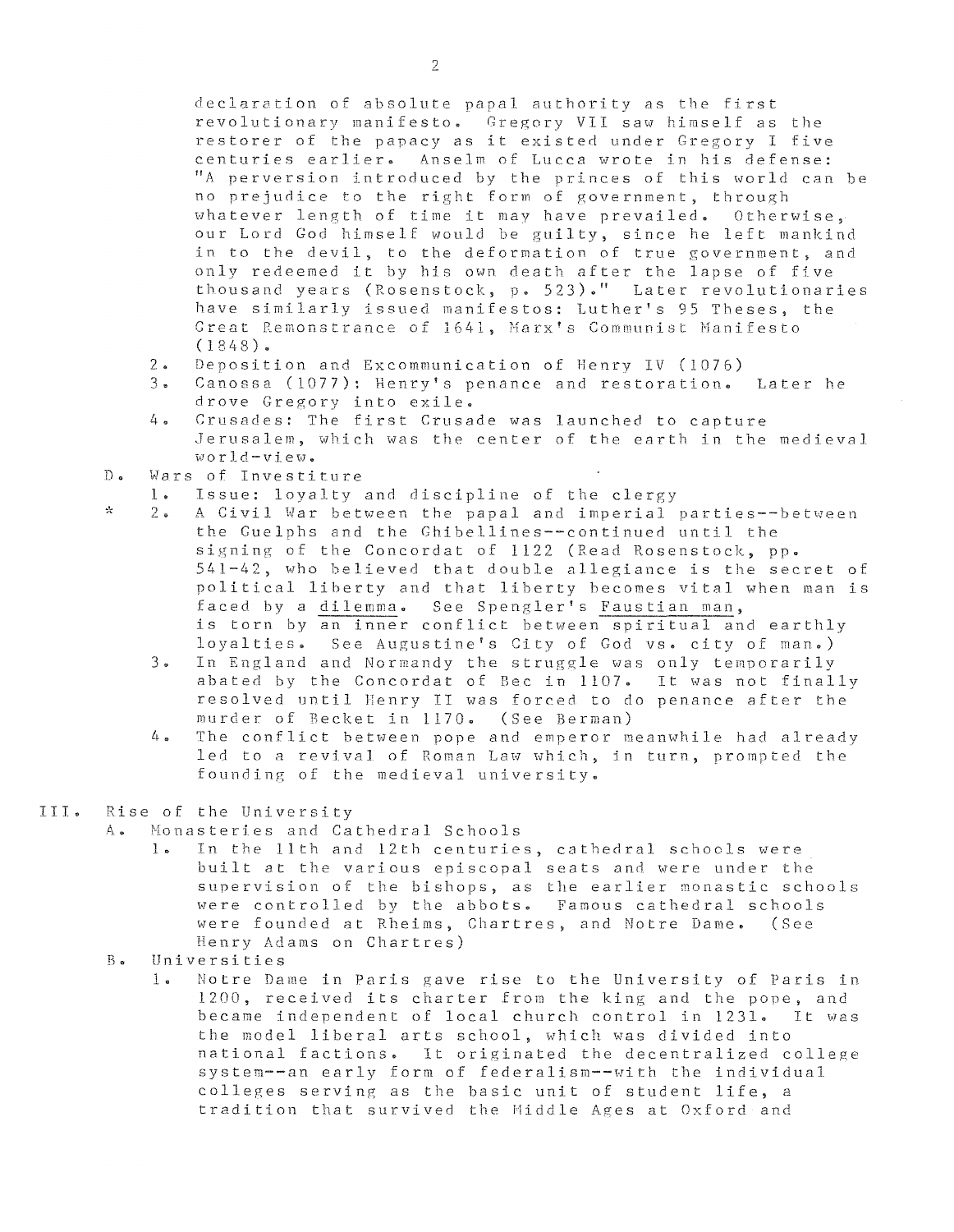Cambridge. The most famous college at the University of Paris was the Sorbonne, founded by the chaplain of the king in 1257. Logic and dialectic dominated the curriculum. It was Soethius in the 6th century who divided the curriculum between the trivium and the quadrivium, the latter of which included arithmetic, geometry, astronomy, and music. Together they were known as the seven liberal arts.

- 2. The word universitas itself Simply meant an association or corporation and "implied nothing more than a collection of teachers and students associated loosely together for<br>communication of ideas." (See James Westfall Thompson, (See James Westfall Thompson, Middle Ages, pp. 764-69) Some universities developed independently of church control.
- 3. This other major university tradition began at Bologna under the patronage of Matilda, the Duchess of Tuscany, a friend *oE* Gregory VII. She invited the legal scholar Irnerius to Bologna to teach Roman law. In time a circle of students gathered and formed a university for mutual protection on the model of a medieval trade guild. Together they could resist price gouging merchants and landlords ultimately with the threat to leave and move elsewhere. They hired their own professors and boycotted them if they failed to meet their expectations. Professors also founded protective associations which issued teaching certificates (docent's licenses) in the sciences of medicine (Salerno), theology, and law. In time the medieval scholastic philosophers built great libraries of learning, such as Thomas Aquinas's Summa Theologica. The universities were genuinely international institutions, as were the great scholars. New schools were founded as swarms of wandering students sought out the great scholars of the day.
- \*

4 • Examinations, Instruction, and Student Life (Read Thompson, pr. 767-69)

- a. Goliardic Poetry: parody and satire from the view of the lower clergy (Haskins, Renaissance of the 12th Century p. 88; see "Song of a Wandering Student and compare "Gaudeamus igitur iuvenes dum sumus."
- *5.* Critique
- a Dialectical thinking led to a dualism that split mind and body. This dualism gave rise to two schools of thought about the existence of universals: Realism and Nominalism. The Realists saw reality as unitary and mental. The Nominalists regarded reality as plural and material. This dualism became a dominant Eeature of the western culture or what Spengler called "Faustian culture." "The philosophy of the medieval heretics was based on the opposition between the spiritual and material worlds as two antagonistic and mutually exclusive categories." Continue reading Shafarevich in Solzhenitsyn, "Socialism in Our Past and Future," p. 39.  $\frac{1}{2C}$  $b \bullet$ The Christian Answer: the equal ultimacy of the one and
	- the many. (Read Rushdoony, One and Many, pp.  $31-33$ )
- IV. The Socialism of the Heresies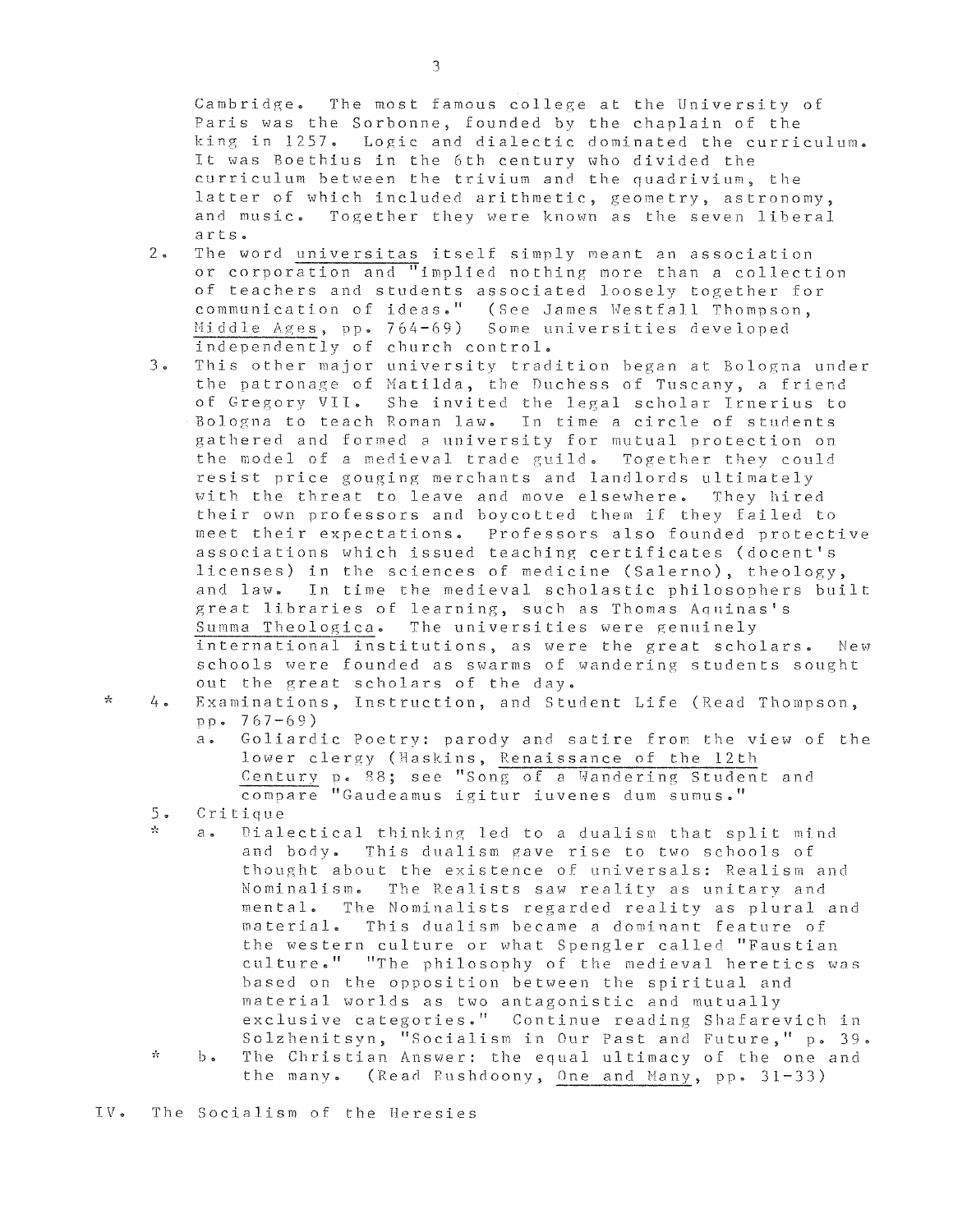- A. Reaction by Church and State<br>1. Hugh Trevor-Roper mainta
	- Hugh Trevor-Roper maintains that this 12th century renaissance was deliherately suppressed because it was accompanied by the flowering of heresy, as well. (Rise of Christian Europe, p. 152) The rottenness of the international church hred international sects and the Church responded by launching a crusade to stamp out the boldest of them, the Albigensians, and by taming the preachers of Holy Poverty. the friars.
- B. Inquisition and the Albigensian Crusade
	- Origins of the Inquisition: The Inquisition was begun by civil rulers rather than by the Church. Heretical uprisings were already evident in the llth century. By the 13th century. Berthold of Regensburg estimated the number of heretical sects at ISO.
	- $2\cdot$ Varieties
		- a. Those that read the Bible to one another in the vernacular without a priest.
		- b. Those who insisted that priests live in poverty (the Dominicans and Franciscans began in this manner).
		- c. The Poor Hen of Lyons (Haldensians): This movement was begun in 1170 by Peter Waldo, a rich merchant who hired some scholars to translate the Bible into the langue d'oc of southern France. The sect was condemned in 1184 for its anticlericalism. Some members repudiated indulgences, purgatory, and transubstantiation; others preached that all things should be held in common. Others identified the Church as the scarlet woman of Revelation.
		- d. Elsewhere anticlerical parties "dominated popular assemblies, captured city governments, and taxed the clergy to pay for civic enterprises." (Durant, Story of Civilization, V: The Age of Faith,<br>770). A Milanese mob desecrated churches i A Milanese mob desecrated churches in 1237.
	- 3 Cathari (pure), Bulgari (buggers), or Albigenses
	- \*
		- a. Religious Primitivism: Read Durant, pp. 771-72. The Cathars rejected the Old Testament and denied the Incarnation and Resurrection. They believed, as David Chilton has summed it up, that "the civil government was a creation of an evil god (Manicheanism); having children was demonic; and the ultimate goal of the human race was universal suicide." (Productive Christians, D. 324; see the works of the anorexic mystic, Simone  $Weil$ ).
	- 4. Innocent III
		- a. Two months after his accession in 1198, the pope began taking steps to destroy these heresies in Gascony and neighboring territories. Eventually he approved an inquisition led hy the Dominicans (mocked as domini canes: hounds of God) and after a decade had succeeded in browbeating the king and many of his noblemen into launching a crusade. This bloody holy war continued sporadically from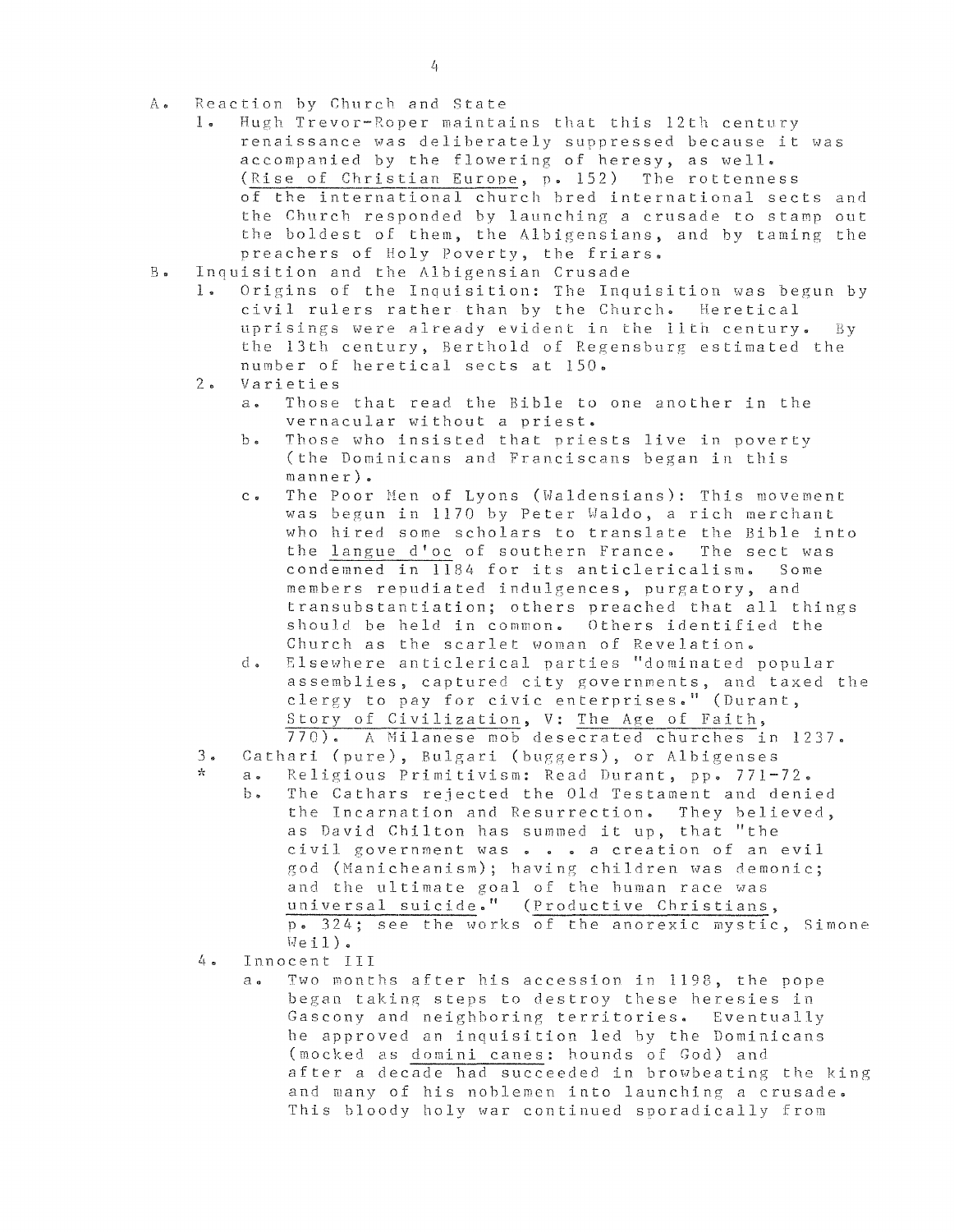1209-1229. The Council of Narbonne forbade

- possession of any part of the Bible by laymen.
- 5 Inquisition
	- a. Read Durant, p. 778.
		- The acquisition of Languedoc by the French monarchy helped it consolidate a national home base from which Philip the Fair was soon to subdue the papacy under Boniface VIII and imorison it: the Babylonian Captivity that began with Clement V.
- $C_{\bullet}$ Persistence of the Ferment<br>1. Sects: Joachimites (ch
- Sects: Joachimites (chiliasm, worldwide peace ushered in by a new monastic order), Brethren of the Free Spirit (mystical antinomianism), Apostolic Brethren (See Eco's Name of the Rose), Taborites (offshoots of the Hussites: see Bedrich Smetana's and Antonin Dyorak's patriotic music, especially Ma Vlast and Husitzka Overture), radical Anabaptists, and<br>Libertines. (Read Chilton, pp. 325-27)  $(Read Chilton, pp. 325-27)$
- $\mathcal{A}_\mathcal{C}$ 2 • Renaissance Humanism (Petrarch, Boccaccio): Walter Ong sees this as a period of transition from an oral to a written culture. Read Walter Ong, Presence of the Word, pp.  $61 - 62$ .
	- 3. Hermetic-Cabalist Tradition (Marcilio Ficino, Pico de Ie Mirandolla): The invention of the printing press (c. 1430), the fall of Constantinople to the Turks (1453), and the establishment of the Platonic Academy in Florence. Frances Yates is among those scholars who believe that alchemy and the other mystical arts were transmuted into the modern scientific world-view.
	- \* (Read Giordano Bruno and compare with Henri Bergson's dialectical "Law of Twofold Frenzyn) Compare this *vlith*  the Faust legend as it has been handled by such poets as Goethe, in which "love" or "the eternal feminine" is what embraces humanity. See the expressions of this legend of an alchemist's pact with the devil as it has been transmuted by such arch-Romantic musical composers as Berlioz, Liszt, and Mahler.
	- 4. Reformation (See Rosenstock on Luther)<br>5. English Revolution (See Rosenstock on
	- 5. English Revolution (See Rosenstock on Thomas More and the Dissolution of the Monasteries)
	- 6. Enlightenment (See Peter Gay on the Rise of Paganism)<br>7. French Revolution (See Kuehnelt and Billington)
	- French Revolution (See Kuehnelt and Billington)

### $V$   $\bullet$ The Origins of Totalitarian Democracy (See J. L. Talmon)